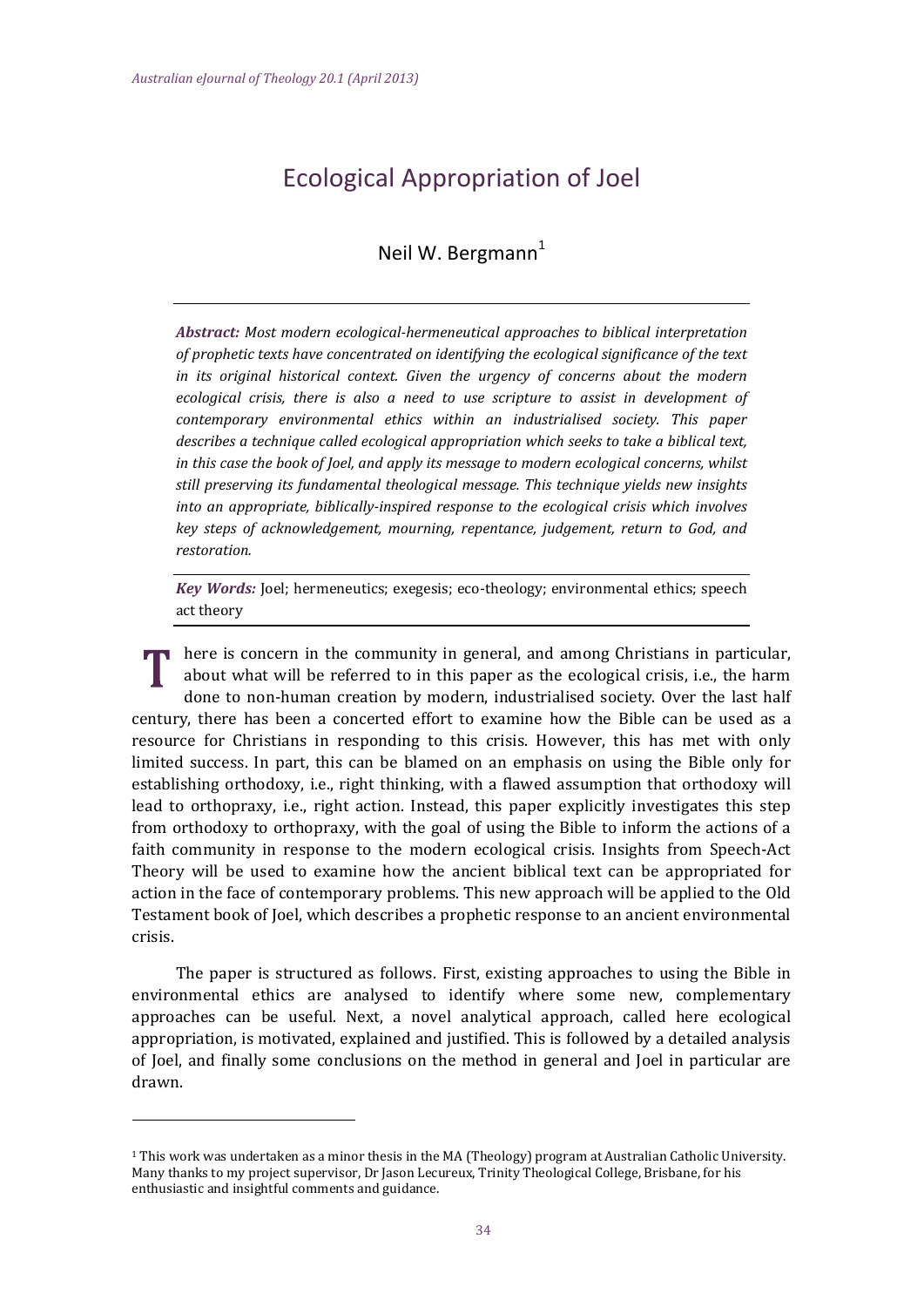## **BACKGROUND**

While Christians have always delighted in God's good creation, the birth of modern academic eco-theology can be seen as a response to an influential 1967 article by Lynn White, in *Science*, which laid the blame for the ecological crisis on Western Christianity, and urged a return to a Franciscan style of spirituality.<sup>2</sup> After analysing western views of science and technology, and their relationship to creation, he concluded as follows.

We would seem to be headed toward conclusions unpalatable to many Christians. Since both science and technology are blessed words in our contemporary vocabulary, some may be happy at the notions, first, that, viewed historically, modern science is an extrapolation of natural theology and, second, that modern technology is at least partly to be explained as an Occidental, voluntarist realization of the Christian dogma of man's transcendence of, and rightful mastery over, nature. But, as we now recognize, somewhat over a century ago science and technology ... joined to give mankind powers which, to judge by many of the ecologic effects, are out of control. If so, Christianity bears a huge burden of guilt. $3$ 

Theologians immediately looked to their Bibles to refute White's claim, but instead found some key texts which on the surface are not easily reconciled with care for creation.

In Genesis 1:28, humans are called to fill the earth, and subdue it, and to have dominion over all living things. Interpretations of this text vary widely. In the view of some, such as Westermann, dominion means "wise stewardship."<sup>4</sup> In the view of others, this text suggests a view of an almost antagonistic creation, which requires human ingenuity and technology to tame and make useful. Habel interprets "dominion" as "harsh control."5

The same message is reflected in Psalm 8:4-5. Humans have been appointed to rule over creation, which could lead to a view that non-human creation is to be judged in terms of how well it serves the needs of humanity. Again, interpretations vary widely.<sup>6</sup>

The apocalyptic message in 2 Peter  $3:10-13$  suggests that this earth is going to be destroyed and the fall of earth is seen as part of the eschatological process. If a new, better earth will be coming, there is little need to take care of the old earth. Extreme

<sup>&</sup>lt;sup>2</sup> Lynn White, "The Historical Roots of Our Ecological Crisis," Science 155 (March 10, 1967): 1203-1207.

<sup>&</sup>lt;sup>3</sup> Ibid., 1207.

<sup>&</sup>lt;sup>4</sup> Claus Westermann, *Genesis*, trans. David E. Orton (Edinburgh:T&T Clark, 1988)

<sup>5</sup> Norman C. Habel, "Geophany: The Earth Story in Genesis 1," in *The Earth Story in Genesis,* ed*.* Normal C. Habel and Shirley Wurst (Sheffield: Sheffield Academic Press, 2000), 34-38.

 $6$  For example, many commentators explicitly accept that humans are granted dominion over nature, e.g., in Elizabeth Hinson-Hasty, "Between Text & Sermon: Psalm 8," Interpretation 59 (2005): 392-394 the author states: "there is no way to escape the psalmist's view that God grants dominion to human beings." James L. Mays, "What is a Human Being: Reflections on Psalm 8," *Theology Today* 50 (1994): 511-520 argues that humans cannot return to a harmonious ecological relationship with nature and must deal with the position of control of nature and technology in which they find themselves. Keith Carley, "Psalm 8: An Apology for Domination," in *Readings from the Prospective of Earth,* ed*.* Norman C. Habel (Sheffield: Sheffield Academic Press, 2000), 111-124, rejects the view that this text legitimises human domination of nature.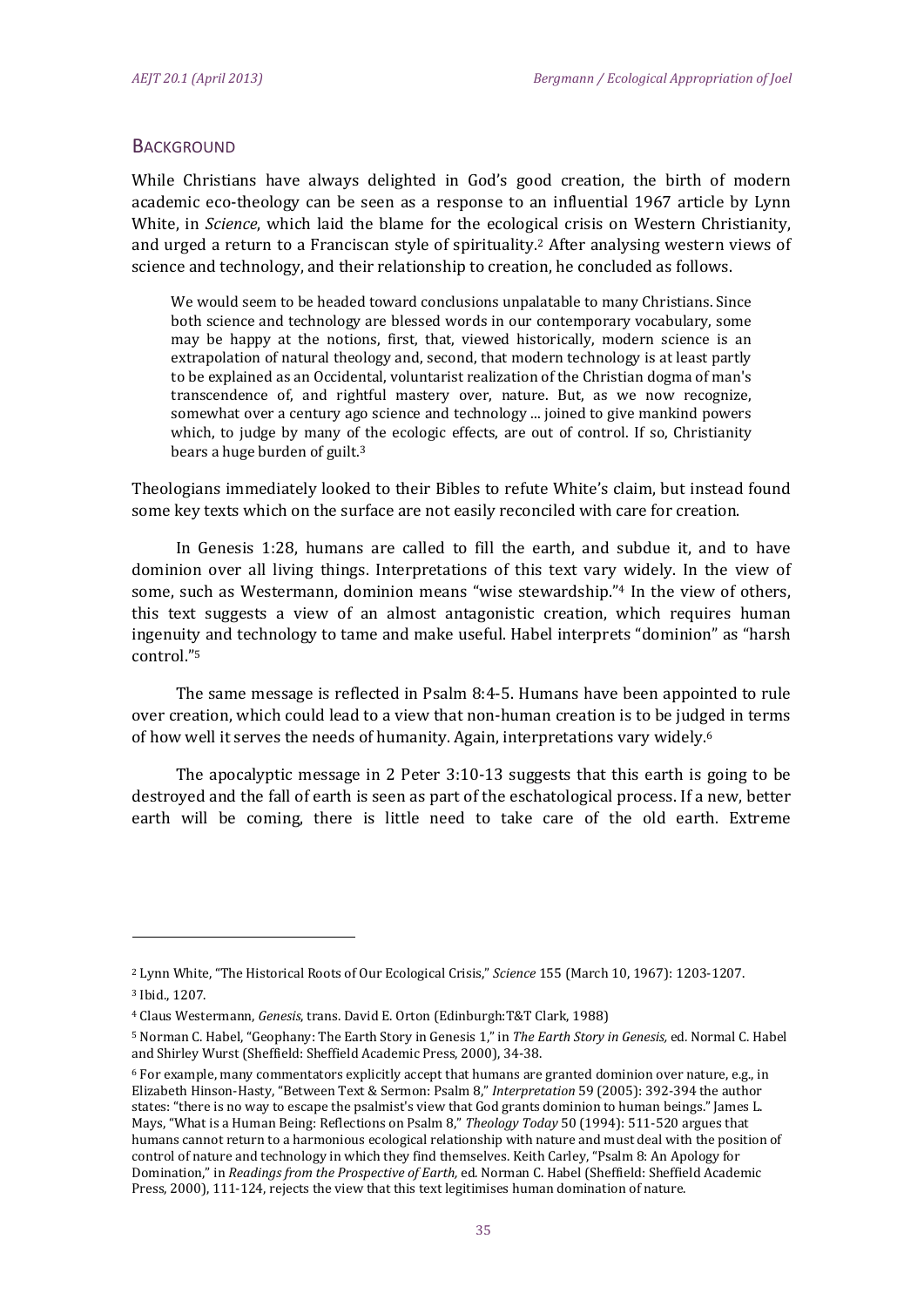interpretations even see this text as commanding Christians to speed the Earth's destruction.7

David Horrell's wide-ranging recent work on ecological hermeneutical approaches provides a very useful classification of different ecological readings of the Bible.<sup>8</sup> His first category is Readings of Recovery, which attempt to show that problematic texts can be reconstructed so that, for example, dominion over earth is understood as wise stewardship. The Green Bible is one example of this approach, where ecologically friendly texts are marked in green, with accompanying devotional reflections.<sup>9</sup> However, such an approach tends to gloss over the problems with the texts. Horrell concludes that the Green Bible "fails to do justice to the fact that the biblical material is, as on other ethical issues, profoundly ambivalent, requiring careful and constructive interpretation which is, in turn, open to debate and contestation."<sup>10</sup> Habel has recently published an entire monograph disputing whether a green reading of the Bible is possible, in which he states: "In this volume, I dare to face the reality that the Bible is an inconvenient text that includes not only 'green' texts but 'grey texts' – texts that do not reflect a genuine concern for creation or empathy for earth."<sup>11</sup>

Next, Horrell classifies some approaches as Readings of Resistance. These acknowledge that there are conflicts between modern environmental ethics and some biblical texts. Most Readings of Resistance give precedence to extra-biblical environmental ethics and review Bible texts with this lens, in a similar fashion to some feminist readings that test the Bible against modern interpersonal ethical principles. The best known example is the Earth Bible project, which examines texts through the lens of six extrabiblical eco-justice principles, developed in conjunction with environmentalists, ethicists and theologians. The principles are Intrinsic Worth, Interconnectedness, Voice, Purpose, Mutual Custodianship and Resistance.<sup>12</sup> The Earth Bible project has been extended by a Society of Biblical Literature Consultation, which suggested a hermeneutical approach based on the steps of suspicion of bias, identification with creation, and retrieval of the true message.<sup>13</sup> A problem with such Readings of Resistance is that judging the value of a biblical text based on extra-biblical eco-justice principles is not consistent with a conventional theological tradition of exegesis. Many of the Earth Bible Project readings do make use of conventional exegetical techniques to correctly deliver conclusions that many texts are not earth-friendly. However, it is the subsequent response to these unfriendly texts that some find problematic. Horrell concludes that "such an approach eschews any

<sup>7</sup> See Constance E. Cumbey, *The Hiden Dangers of the Rainbow: The New Age Movement and our Coming Age of Brarbarism* (Shreveport: Huntington House, 1983) and Dave Hunt, *Peace Prosperity and the Coming Holocaust: The New Age Movement in Prophecy* (Eugene: Harvest Houve, 1983), who are both fundamentalist authors who see environmentalism as part of a (satanic) New Age agenda.

<sup>8</sup> David G. Horrell, Cheryl Hunt and Christopher Southgate, "Appeals to the Bible in Ecotheology and Environmental Ethics: a Typology of Hermeneutical Stances," *Studies in Christian Ethics* 21 (2008): 219‐238. <sup>9</sup> *The Green Bible* (New York: Harper Collins, 2011).

<sup>10</sup> David G. Horrell, "The Green Bible: A Timely Idea Deeply Flawed," *Expository Times* 121 (2010): 180-186.

<sup>11</sup> Norman C. Habel, *An Inconvenient Text: Is a Green Reading of the Bible Possible?,* (Adelaide: ATF Press, 2009), i. 

<sup>12</sup> Norman C. Habel, "Introducing the Earth Bible," in *Readings from the Prospective of Earth*, ed. Norman C. Habel (Sheffield: Sheffield Academic Press, 2000), 31.

<sup>13</sup> Norman C. Habel, "Introducing Ecological Hermeneutics," in *Exploring Ecological Hermeneutics*, ed. Norman C. Habel and Peter Trudinger (Leiden: Brill. 2008), 1-8.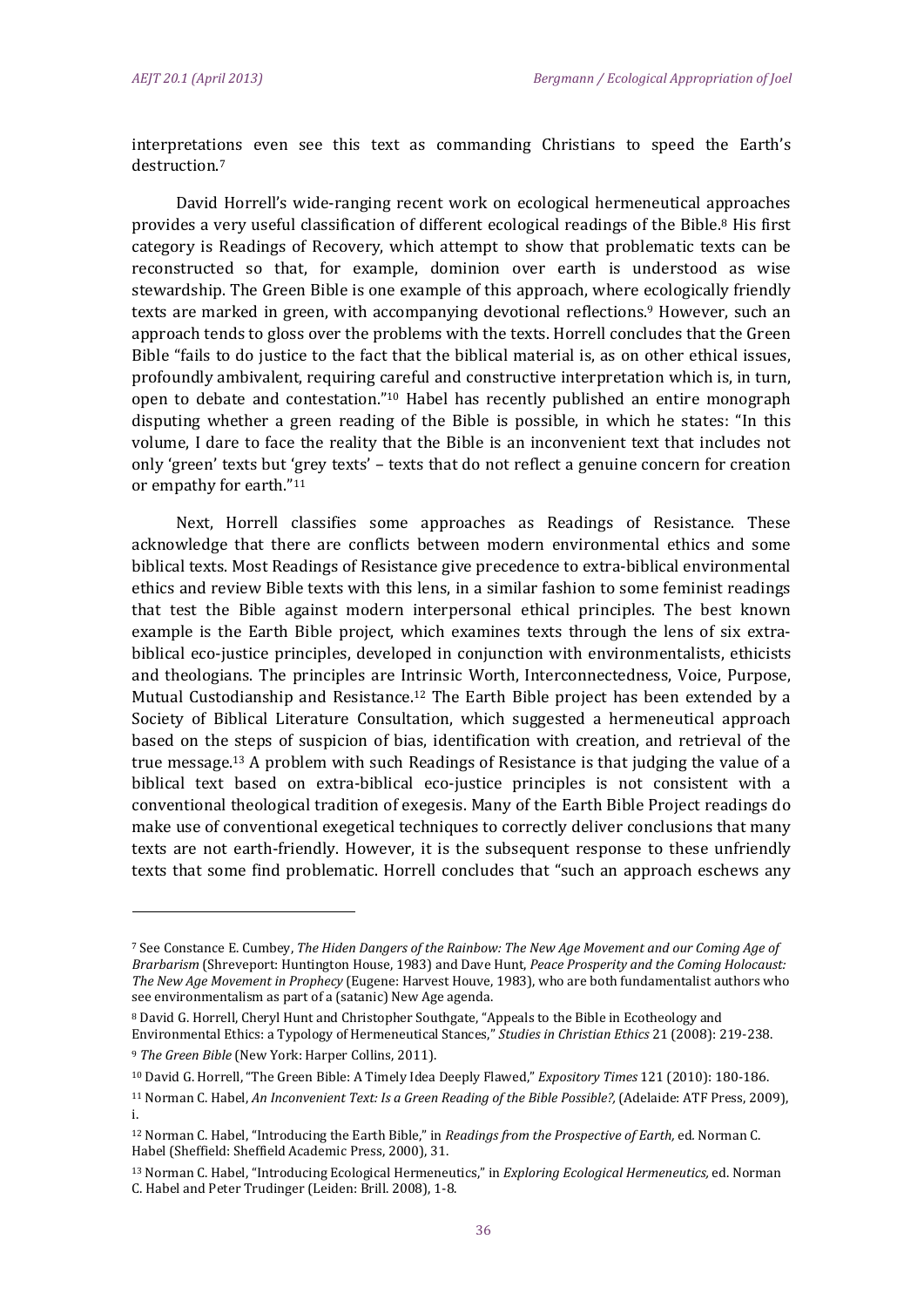attempt to *show* how these [eco-justice] values can emerge (or indeed have emerged) from a (particular) reading of the tradition, and thus, crucially, severely limits its ability to be *persuasive* for those within that tradition."<sup>14</sup>

The most useful outcome of the SBL consultation was the notion of Earth Community, or what Hilary Marlowe has recently called an "Ecological Triangle,"<sup>15</sup> which has been used as a model by many recent eco-theologians. Right relationship is not just desired between God and Humanity but also between Humanity and non-human Creation, and between God and Creation. Breakdown in any one relationship affects the others.

It is also worth very briefly mentioning the opposite type of Readings of Resistance, which give precedence to the Bible as anti-environmentalist, such as extreme interpretations of the 2 Peter 3:10-13 text as a call to hasten Earth's destruction. However such views have little mainstream academic support.<sup>16</sup>

Horrell's analysis finds problems with all these approaches, and he suggests a new approach which is "an attempt to construct an ecological theology which, while innovative, is nonetheless coherent ... with a scripturally shaped Christian orthodoxy."<sup>17</sup> His new approach has three dimensions.<sup>18</sup> First, exegesis needs to recognise the historical context in which the biblical texts were generated. One simply cannot take texts out of their context and apply them directly to modern issues. Second, interpretation needs to be informed by theological tradition, which includes appropriate attention to the authority of scripture. At the same time, theological tradition should always be in a state of selfexamination and self-reflection. Third, biblical interpretation needs to engage with the best contemporary science and ethics.

Horrell's approach also builds on Conradie's notion of doctrinal lenses.<sup>19</sup> All exegetical undertakings are views from a certain theological and social context, and a doctrinal lens attempts to provide a consistent theological viewpoint by bringing certain biblical texts into sharp focus and blurring or giving less weight to others. Traditional examples of doctrinal lenses are Luther's "justification by faith alone" or Calvin's "sovereignty of God." Horrell proposes some lenses that might be useful for eco-theology: the goodness of all creation, humanity as part of the community of creation, interconnectedness in failure and in flourishing, the covenant with all creation, creation's calling to praise God, and liberation and reconciliation for all things.  $20$ 

<sup>&</sup>lt;sup>14</sup> Horrell, Hunt and Southgate, "Appeals to the Bible in Ecotheology," 223.

<sup>15</sup> Hilary Marlow, *Biblical Prophets and Contemporary Environmental Ethics* (New York: Oxford University Press, 2009), 109.

<sup>&</sup>lt;sup>16</sup> Horrell, Hunt and Southgate, "Appeals to the Bible in Ecotheology," 228.

<sup>17</sup> David G. Horrell, "Introduction," in *Ecological Hermeneutics: Biblical, Historical and Theological Perspectives,* ed. David G. Horell, Cheryl Hunt and Francesca Stavrakopoulou (London:T&T Clark, 2010), 8-9.

<sup>18</sup> David G. Horrell, *The Bible and the Environment* (London:Equinox, 2010), 125‐126. Horrell's appeal to Christian orthodoxy is somewhat problematic, because of the lack of a clear consensus on what such a term means. For example, a Protestant scriptural orthodoxy is quite different to a Catholic scriptural orthodoxy. However, his three dimensions provide a good explanation of his particular view of orthodoxy.

<sup>19</sup> Ernst M. Conradie, "What on Earth is an Ecological Hermeneutics? Some Broad Parameters," in *Ecological Hermeneutics,* 298. 

<sup>20</sup> Horrell, *The Bible and the Environment*, 125‐126.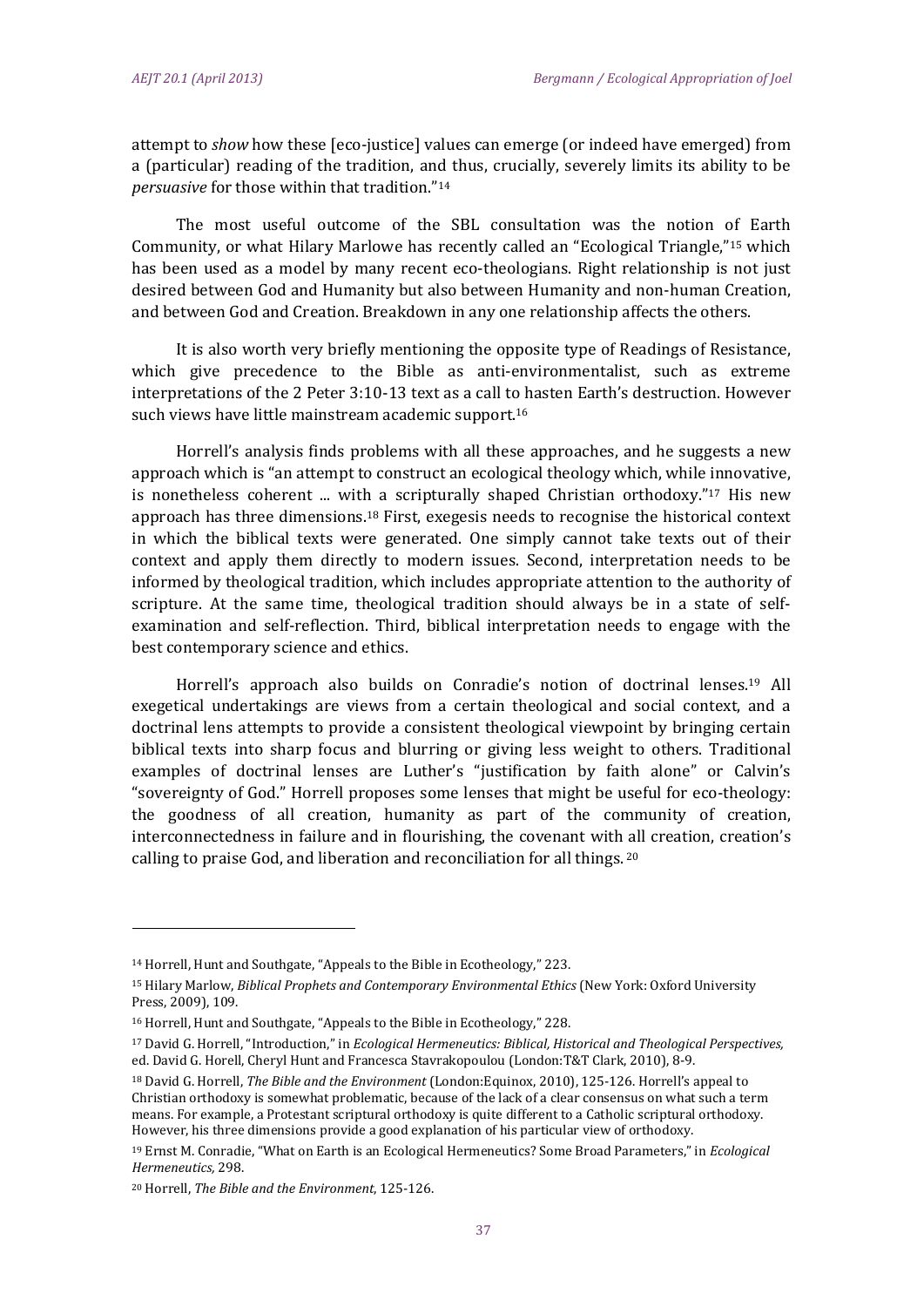The work described in this paper is complementary to these existing approaches, since it addresses a different problem – the question of how to turn intellectual knowledge about an environmental crisis into committed action. It is novel, in that it explicitly uses biblical texts to assist this process.

#### ECOLOGICAL APPROPRIATION OF BIBLICAL TEXTS

A major issue in current environmental ethics in developed nations is how to encourage western, industrialised citizens to take responsibility for the environment.<sup>21</sup> The answer is not found in simply presenting clear intellectual knowledge about the ecological crisis.

A useful idea for categorising the psychological disconnect between intellectual knowledge, heartfelt passion, and enthusiastic action that is particularly relevant to environmental ethics is the 3H framework.<sup>22</sup> This acknowledges that ethical responses occur in three stages from Head to Heart to Hands. A majority of people already have "head knowledge" about the importance of creation, and care for the environment. However, it has proven difficult to translate this into "heart knowledge" based on a commitment to developing a right relationship with creation. This is a necessary step before people can meaningfully engage in "hands-on" action. This paper investigates what biblical interpretation can do to help with the Head to Heart step.

On a more theoretical level, this work uses notions from Speech Act Theory, pioneered by Austin.<sup>23</sup> In Speech Act Theory, words are not just statements, but speakers can do things with words using so-called "Performative Utterances." For example, in a liturgical sense, words are used to confess faith, to confess sins, to forgive, to consecrate, and to bless. In a spiritual or devotional sense, biblical texts can be used to accuse, to lament, to repent, to forgive, to restore, to praise and to worship.

More recently Richard Briggs explores the use of Speech Act Theory in biblical analysis.<sup>24</sup> Briggs finds that Speech Act Theory is not a widely used analytical tool, because at some level, all words do something, so speech acts fail to divide texts into the clear categories preferred by analytic philosophers. Speech act theory is most useful for texts which are what Briggs calls "strongly self-involving" where speech acts change the relationship between those in the conversation. Briggs applies his methodology to selected texts, which are all in the New Testament. However, his analysis is largely synchronic in the world of the text. He doesn't extend his analysis to the biblical reader's use of scripture in a self-involving way, i.e., as a personal liturgy for expressing lament, repentance or praise.

<sup>&</sup>lt;sup>21</sup> There is much that can be learnt from traditional, indigenous cultures, for example from Australian aboriginal culture. "For Aboriginal people the health of land and water is central to their culture. Land is also their 'home', is their mother, is steeped in their culture, gives them the responsibility to care for it." from "Meaning of land to Aboriginal people, Accessed 23 September, 2012. http://www.creativespirits.info/ aboriginalculture/land/meaning‐of‐land‐to‐aboriginal‐people. 

<sup>&</sup>lt;sup>22</sup> Mohammed Abu-Nimer, "Conflict Resolution, Culture and Religion: Toward a Training Model of Interreligious Peacebuilding," *Journal of Peace Research* 38 (2001): 689. 

<sup>23</sup> John L. Austin, *How to do Things with Words* (Oxford: Clarendon Press, 1962). 

<sup>24</sup> Richard S. Briggs, *Words in Action: Speech Act Theory and Biblical Interpretation*, (Edinburgh: T&T Clark, 2001).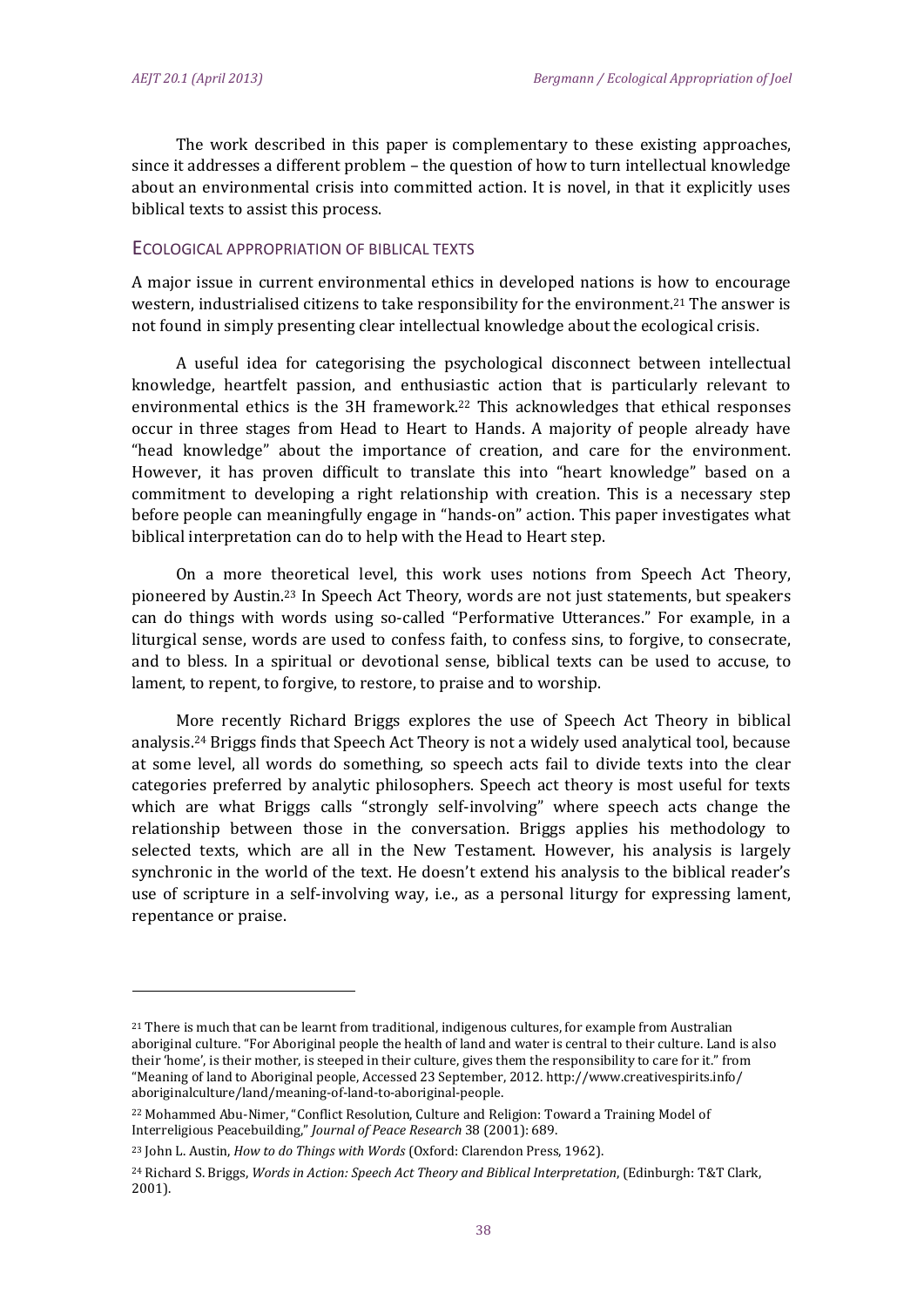Previous approaches to eco-theology have predominantly addressed the problem of developing a biblically-inspired doctrine of our relationship with creation, and to make declarative statements about the appropriate human responses to the current ecological crisis. Instead, this paper approaches the Bible as a resource to also stimulate emotional and spiritual senses as part of a meaningful ethical engagement with the ecological crisis.

The new technique in this project is based on ecological appropriation of biblical texts. Appropriation of biblical texts means that the texts are applied outside of their original historical context to give insight to new issues, in this case to ecological issues. The reader is asking a particular question of the text, viz., how to understand and ethically respond to the modern environmental crisis. The validity and usefulness of the appropriated texts depends on maintaining a meaningful link to the original theological context. 

A key aspect of the analysis is the doctrinal lens that is used to provide a framework for analysis, and here the widespread notion of "Earth Community" is used, which emphasises the tripartite relationship between God, humanity and non-human creation. For this ecological appropriation, the goal is to use the biblical text to restore relationships within Earth-Community, and also to shift ecological concern from Head to Heart.

As with any imaginative re-reading, there is a substantial danger that the texts are used to simply reinforce the existing mind-set of the exegete. Like all exegesis, the technique is most successful when the reader doesn't simply look for reinforcement of existing ecological viewpoints, but rather listens to the text with an open mind (and heart), perhaps finding surprising new answers.

#### PREVIOUS ECO‐THEOLOGICAL INTERPRETATIONS OF PROPHETIC BOOKS

There are an increasing number of academic contributions to eco-theological analysis of prophetic books. Marlow has done an extensive study of the relationship between biblical prophets and environmental ethics.<sup>25</sup> Her exegetical approach is similar to that of Horrell mentioned earlier. Rather than judge the texts against an external yardstick such as the Earth Bible's eco-justice principles, $26$  she feels that "it is important to let the texts speak for themselves, and in so doing to discover the differences in emphasis between books and indeed the tensions inherent within individual texts."27 She uses an "ecological triangle" of God, Humanity and Non-human Creation as an interpretive lens,<sup>28</sup> which is similar to the notion of "Earth Community" proposed by Habel and his collaborators.<sup>29</sup> Marlow uses three questions to guide interpretation within this ecological triangle framework:

1. What understanding of the non-human creation (whether cosmic or local) does the text present?

2. What assumptions are made about [God]'s relationship to the created world and how he acts within it?

<sup>25</sup> Marlow, *Biblical Prophets and Contemporary Environmental Ethics*. 

<sup>&</sup>lt;sup>26</sup> Habel, "Introducing the Earth Bible," 24-37.

<sup>27</sup> Marlow, *Biblical Prophets and Contemporary Environmental Ethics*, 109. 

Like Horrell's use of the word orthodox, Marlow's aim of letting "texts speak for themselves" is problematic. A key insight of postmodern biblical criticism is that all readings are subjective and contextual.

<sup>28</sup> Marlow, *Biblical Prophets and Contemporary Environmental Ethics*, 109. 

<sup>&</sup>lt;sup>29</sup> Habel, "Introducing Ecological Hermeneutics," 1-8.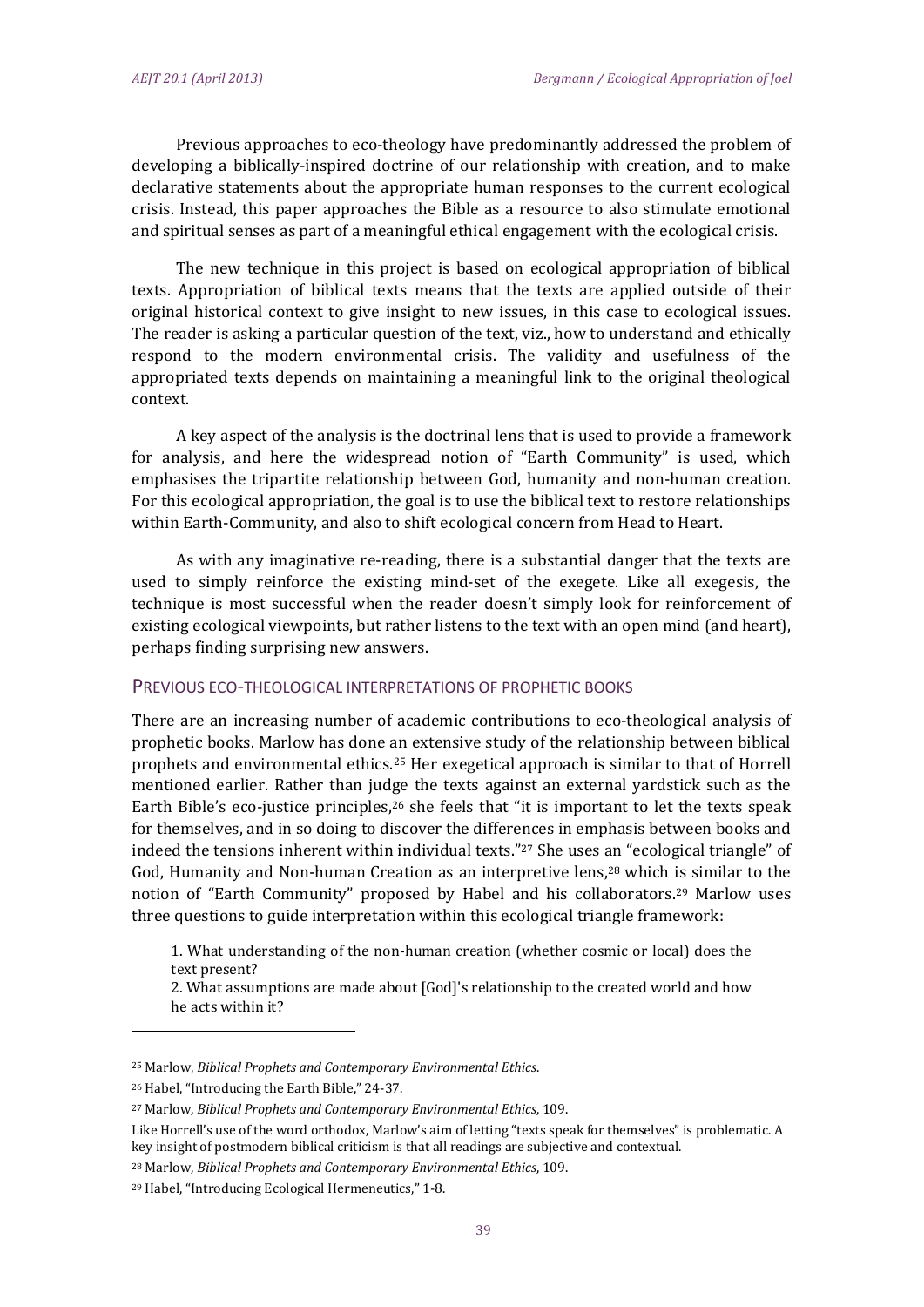3. What effect do the actions and choices of human beings have on the non-human creation and vice versa?<sup>30</sup>

Marlow selects three prophetic texts to analyse in detail using this framework– First Isaiah, Hosea, and Amos. In Amos, she concludes that "non-human creation performs a significant role in demonstrating the powerful and all-encompassing nature of  $God."31$ Natural disasters are used as a warning from God to his people to signal God's displeasure, while fertility and abundance are signs of God's renewed favour. Marlow argues that Hosea concentrates more on the relationship between God and Humanity, and that breakdown in this relationship is signalled by devastation in the natural world.<sup>32</sup> In Marlow's view, First Isaiah deals more openly with the relationship between Humanity and non-human Creation. Disobedience breaks down the God-Humanity relationship, and as a result also breaks down the Humanity-Creation relationship. Harmonious relations between God and Humanity are reflected by restoration of the links between Humanity and non-human Creation.<sup>33</sup>

Braaten has produced several publications investigating the theme of land in the Book of the Twelve. As part of the Earth Bible Project, Braaten analyses Earth Community in Hosea, where both humans and the Earth are punished for turning away from God.  $34$ When humans use the land to grow offerings for false gods, the Earth is implicated in this sin. After punishment, repentance and restoration, Braaten believes that a new creation order is established. God creates a new covenant "with the wild animals, the birds of the air, and the creeping things of the ground" (Hos  $2:18$ , NIV). Braaten sees the significance of Hosea 2 to the modern environmental crisis as offering a choice  $-$  will we treat the Earth as a land of whoredom, subservient to our own false Gods of violence, greed and consumerism, or will we treat the Earth as provider of life and mediator of God's blessings? 

In a recent work, Braaten specifically addresses an eco-theological interpretation of Joel.<sup>35</sup> He takes an extreme interpretive position of assuming, wherever possible, that pronouns refer to the Earth – what he calls a geocentric reading. For example, in 1:19 "To you, O LORD,<sup>36</sup> I call," the first person pronoun is interpreted as the Earth calling out. This geocentric approach serves to highlight the possible role of the Earth as a character in Joel. He sees that both the Earth and Humanity have a broken relationship with God. God sends a locust plague (Joel 1:4,6), and the Earth suffers  $(1:7,10)$ , and the Earth mourns  $(1:18-20)$ . There is a prophetic cry for the people and for the Earth to repent. The Earth indeed cries out in repentance. God relents, and his people and the Earth are restored. However Braaten's close reading shows that while the Earth cries out for restoration, it is not clear that the people have entirely repented. The Earth Community of God-Humanity-Creation

<sup>30</sup> Marlow, *Biblical Prophets and Contemporary Environmental Ethics*, 109. 

<sup>31</sup> Ibid., 155.

<sup>32</sup> Ibid., 194.

<sup>33</sup> Ibid., 243.

<sup>34</sup> Laurie J. Braaten, "Earth Community in Hosea 2," in *The Earth Story in the Psalms and the Prophets,* ed. Norman C. Habel (Sheffield: Sheffield Academic Press, 2001), 185-203.

<sup>&</sup>lt;sup>35</sup> Laurie I. Braaten, "Earth Community in Joel: A Call to Identify with the Rest of Creation," in *Exploring Ecological Hermeneutics* ed. Norman C. Habel and Peter Trudinger (Leiden: Brill. 2008), 63‐74. 

<sup>36</sup> Because of sensitivities to the use of the tetragrammaton in written English, it has been replaced by "God", "the LORD" or "O LORD" as appropriate.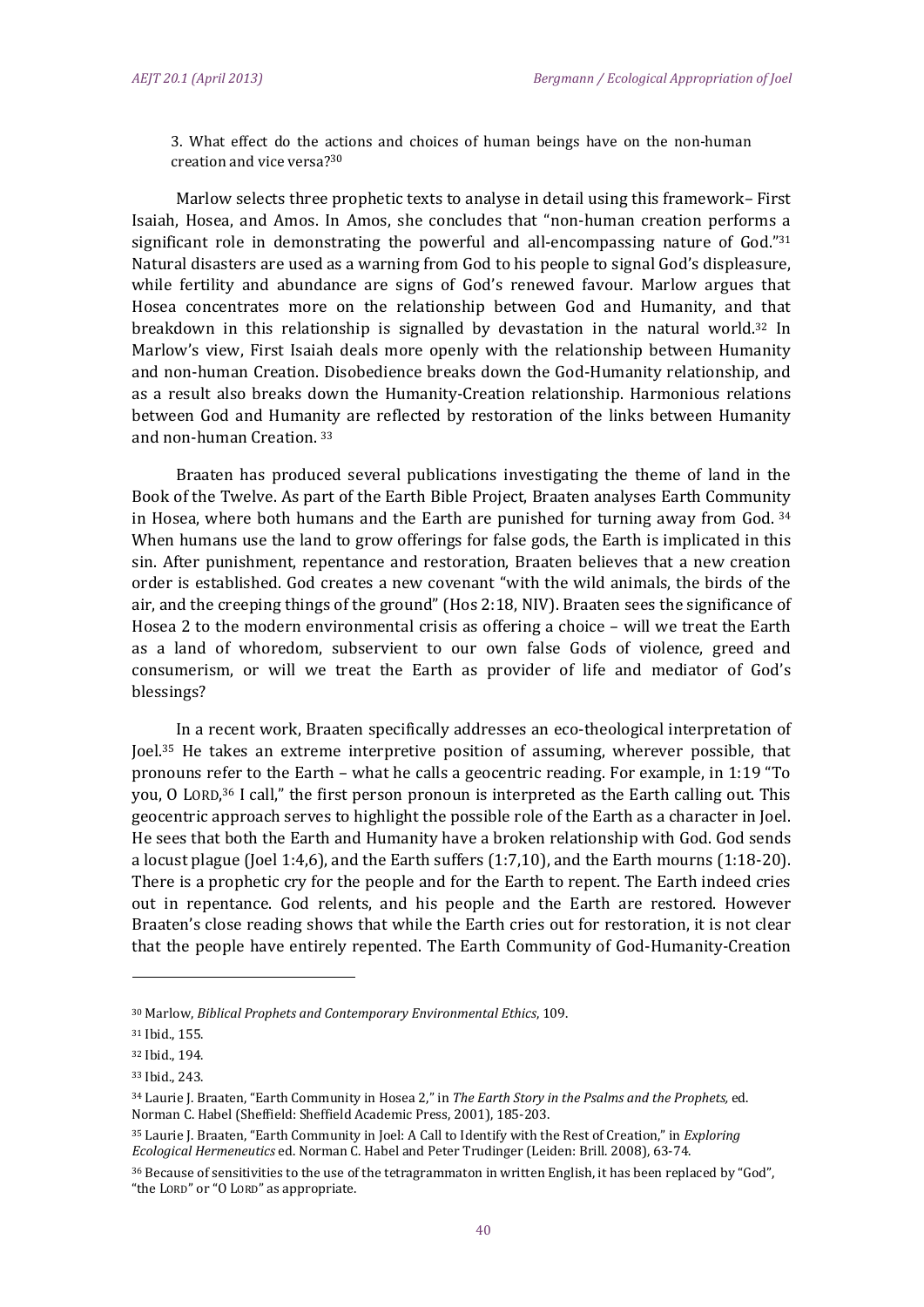is restored, but the lingering tensions still remain.<sup>37</sup> Braaten's analysis provides a very interesting interpretation of the role that non-human creation actively plays in the restoration of right relationships with God. Earth actively suffers, mourns and repents when relationships are broken, and Earth rejoices and praises restoration with fertility and abundance. However, Braaten fails to take the next step and relate lessons from the historical, prophetic message of Joel directly to the modern environmental crisis as effectively as his analysis of Hosea has done.

#### STRUCTURE OF JOEL

This new ecological appropriation technique will be used with [oel, the second in the Book of the Twelve (Minor Prophets). The dating of loel is uncertain, which lends itself to more universal application. Joel records a prophetic response to a locust plague which has struck the land. Joel is heavy with references to the earth, animals and plants, and includes significant proto-apocalyptic imagery around the Day of the LORD. Joel describes an ancient ecological crisis, and examines this crisis theologically. These elements suggest it is potentially a rich source of wisdom for the current ecological crisis.

Joel is a short book, 73 verses long, and it can be divided into eight sections, as follows: Lament Over the Ruin of the Land  $(1:2-12)$ , A Call to Repentance and Prayer  $(1:13-20)$ , The Day of the LORD and his Army  $(2:1-11)$ , A Call to Return to God  $(2:12-17)$ , God's Response and Promise  $(2:18-27)$ , the Day of the LORD  $(2:28-32)$ , God's Judgement of the Nations  $(3:1-16)$ , and Restoration  $(3:17-21).^{38}$  For each section some comments will be made about the historical-critical analysis of the section before moving to the ecological appropriation. 

#### LAMENT OVER THE RUIN OF THE LAND (1:2-12)

The first section of Joel refers to the effects of a devastating locust plague which has left the land barren. The scale of the disaster is unprecedented, "has anything like this ever happened in your days?" (Joel 1:2). The series of successive attacks by different locusts in 1:4 suggests all vegetation has been destroyed. 1:7 specifically mentions destroyed vines and fig trees, 1:10 includes the destruction of grain, vineyards, and olive oil, and 1:11-12 adds wheat, barley, pomegranates, palms and apple trees.

The destruction of grain, wine and oil are particularly significant, since their abundance is a mark of covenant blessings (Deut  $7:13$ ), and they have particular importance in sacrificial tithe offerings that are to be eaten in God's presence (Deut  $12:17$ -18). The crop failure of grain, wine and oil by locust, worm and disease are signs of covenant curses (Deut 28: 38-40), as is their destruction by an invading nation (Deut 28: 51). The description of the locusts as a nation invading God's land (Joel 1:6) reinforces the links to covenant disobedience.<sup>39</sup>

<sup>&</sup>lt;sup>37</sup> Braaten, "Earth Community in Joel," 73.

<sup>&</sup>lt;sup>38</sup> English Bible numbering is used here, rather than the Hebrew numbering. *Biblia Hebraica Stuttgartensia* refers to the English 2:28-32 as chapter 3, and the English chapter 3 becomes chapter 4.

<sup>&</sup>lt;sup>39</sup> The views of commentators have varied considerably over time. Julius A. Brewer, *A Critical and Exegetical Commentary on Joel and Obadiah*, (Edinburgh, T&T Clark, 1911) interprets the locusts as a plague sent by God to warn of the coming Day of the LORD – a day of God's judgement. Hans Walter Wolff, *Joel and Amos*, (Philadelphia: Fortress Press, 1977) believes the locusts are a prototype of God's eschatological army, also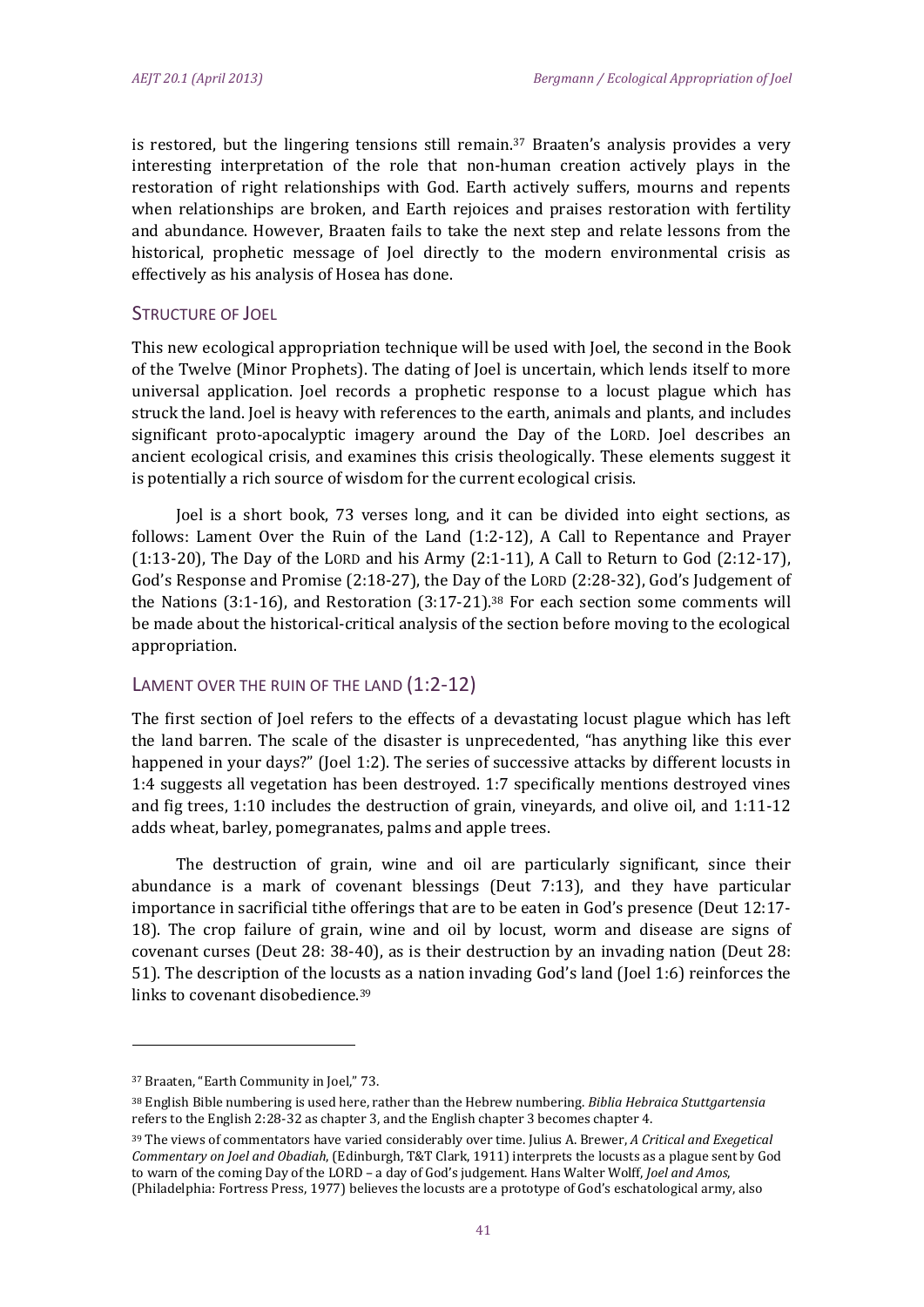The rhetorical structure of this section alternates sets of imperatives (hear, listen, tell  $(1:2-3)$ ; wake up, weep, wail  $(1:5)$ ; mourn  $(1:8)$ ; and despair, wail, grieve  $(1:11)$ ) with declarative statements about the scale and impact of the destruction and desolation (1:4, 1:6‐7, 9‐10, 12). 

There are three key insights that emerge when the original text is used to frame a response to the modern environmental crisis. First is the notion of broken covenant relationships. While the curses in Joel explicitly relate to the Deuteronomic covenant between God and Israel, there is a broader view among modern eco-theologians of the importance of a three-way covenant between God, humanity and non-human creation. $40$ This is partly based on the Noahic covenant, an "everlasting covenant between God and every living creature of all flesh that in on the earth" (Gen  $9:16$ ). The responsibility of humankind when banished from Eden is "to the till the land from which he was taken" (Gen 3:23). Even the previously mentioned texts which might be used to indicate the primacy of humanity over creation (Gen 1:28, Ps 8:4-5) can be equally seen as reiterating the existence of a covenantal link. Church leaders such as Pope Benedict XVI have also embraced this language, referring to "that covenant between human beings and the environment, which should mirror the creative love of God."<sup>41</sup> Therefore, the environmental crisis can be seen as a covenantal problem, and such problems are fundamentally relationship problems, in this case between the members of Earth Community. 

The second insight comes from the alternating rhetorical structure of this passage. The declarative sections  $(1:4, 1:6-7, 9-10, 12)$  point out the existence and significance of the relevant historical environmental destruction, especially in light of covenant blessings and curses. For modern Christians, there is first a need to acknowledge the extent and significance of modern environmental problems, and to observe where obligations to care for the land have been broken. Issues like species extinction, destruction of habitat, desertification of farmland and environmental pollution all need to be stated and acknowledged. In Joel, these observations are intermingled with imperative calls to respond appropriately. The calls are of three types. The first is a call to "hear" and "give ear"  $(1:2)$ , meaning to pay close attention and to contemplate, because nothing like this has previously happened. Our modern ecological crisis is unprecedented, and needs to be closely attended to. The second call is to "wake up, you drunkards"  $(1:5)$ . In modern terms, this drunkenness relates to a lethargic indifference to an inequitable consumerist society that provides short-term comfort and ease, but in the long-term leads to conflict and disaster. The final call is to mourn, despair and grieve. Once the ecological crisis is seen after waking up from comfortable Western lethargy, the appropriate next action is to mourn at the damage done, and for the suffering of much of creation.

<u> 2002 - Andrea San Andrea San Andrea San Andrea San Andrea San Andrea San Andrea San Andrea San Andrea San An</u>

related to God's judgement of Israel. G. W. Ahlstrom, *Joel and the Temple Cult of Jerusalem* (Leiden: Brill, 1971), 29, states that the locust plague is due "to the people's transgression of the covenant ordinances." Marvin A. Sweeney, *The Twelve Prophets*, Vol 1, (Collegeville: Liturgical Press, 2000) does not see the locust plague as related to covenant issues, but rather as a precursor to a foreign army invasion, from which the people cry to God for deliverance.

<sup>40</sup> Horrell, *The Bible and the Environment*, 132‐133. 

<sup>&</sup>lt;sup>41</sup> Benedict XVI, Message for the Celebration of World Day of Peace, 1 January, 2008, Accessed October 13, 2012. http://www.vatican.va/holy\_father/benedict\_xvi/messages/peace/documents/hf\_ben-xvi\_mes\_ 20071208\_xli‐world‐day‐peace\_en.html.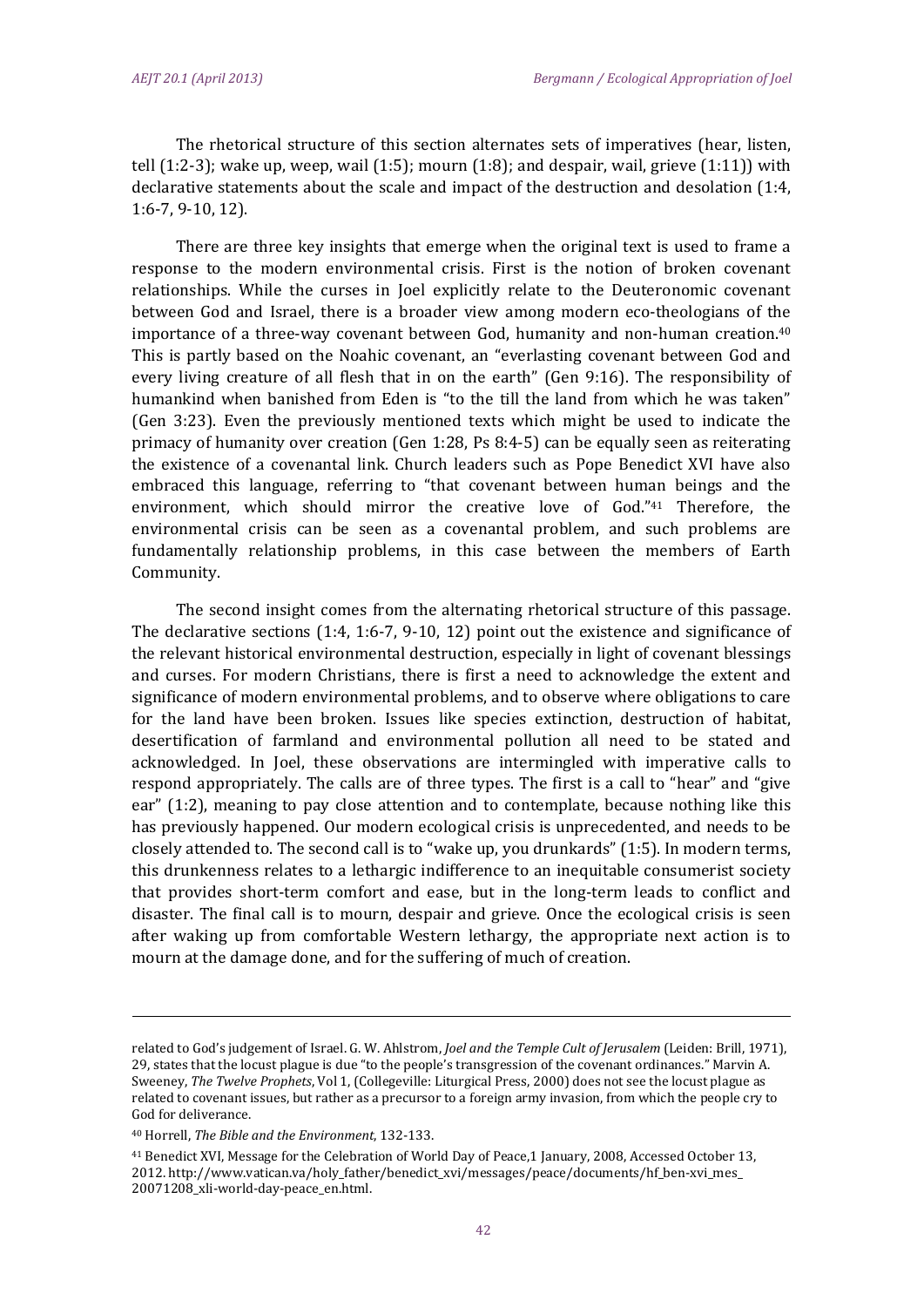Mourning is expressed in Joel in very emotional terms, and modern mourning also needs to reach to a deep emotional level, if the head-to-heart step of environmental ethical response is to be successful. A common mistake in ethics is to assume that humans are purely rational creatures, and that if humans are convinced intellectually that an action is correct they will follow it. Joel reminds its readers about spending sufficient time on observing that there really is an ecological crisis, and to connect to that crisis through lament. Only when hearts as well as intellects are engaged will passionate action follow.

#### A CALL TO REPENTANCE AND PRAYER (1:13‐20)

The next section repeats many of the themes in the first section, and has a similar rhetorical structure. The section consists of imperative calls to action intermixed with more declarative statements about the nature of the disaster.

In terms of declarative statements, grain offerings and drink offerings are withheld  $(1:13)$ , with the same covenant symbolism. The other covenant symbols mentioned as offerings in Deut  $12:17$  are "the firstlings of your herds and your flocks." Deut  $28:51$  also states that "your cattle and the issue of your flock" will not increase as a covenant curse. Joel 1:18 describes the suffering of sheep and cattle to further emphasise the covenant implications. The locust plague of the earlier section appears to be compounded by a drought in this section, and drought is also a covenant curse (Deut 28: 24).

The imperatives in this section change from the personal, introspective hearing and mourning to more action-oriented commands. "Put on sackcloth"  $(1:13)$  is not just a sign of mourning, it is also a symbol of repentance. Fasting, and crying out to the LORD  $(1:14)$ and calling to the LORD  $(1:19)$  are also symbols of repentance.

This section also introduces the proto-apocalyptic "Day of the LORD"  $(1:15)$ . The Day of the LORD is a common theme throughout the Book of the Twelve. Unlike the New Testament concept of a unique, eschatological day of judgement, the Old Testament Day of the LORD is normally understood as one of many times in history when God's judgements (blessings or curses) are passed upon his people, based on their obedience or disobedience to his covenant.<sup>42</sup> Judgement is also passed on the nations, depending on their treatment of God's people. The locust plague and drought, as covenant curses, are indications that covenant relationships are strained and that further judgement is likely unless there is a return to the LORD, leading to the ultimate curse that "the LORD will scatter you among all peoples, from one end of the earth to the other; and there you shall serve other gods" (Deut  $28:64$ ). The modern implications of the Day of the LORD will be explored in the next section.

In terms of our modern ecological crisis, the section represents a transition from a call to mourning, to a call to repentance. Moreover, the call to action moves from individuals to the community. Today's people of God are likewise encouraged to "call a sacred assembly ... and cry out to the LORD"  $(1:14)$ . Special responsibility in Joel is placed on priests, ministers and elders. Today, the church community, and particularly its ordained and lay leaders, are called to ecological repentance. The environmental crisis is identified as not just a political or social problem, it is identified as a religious problem.

<sup>&</sup>lt;sup>42</sup> "Day of the Lord," in *Dictionary of Biblical Imagery,* ed. Leland Ryken, James C. Wilhoit, Tremper Longman III (Downer's Grove, Illinois: IVP Academic, 1998), 196-197.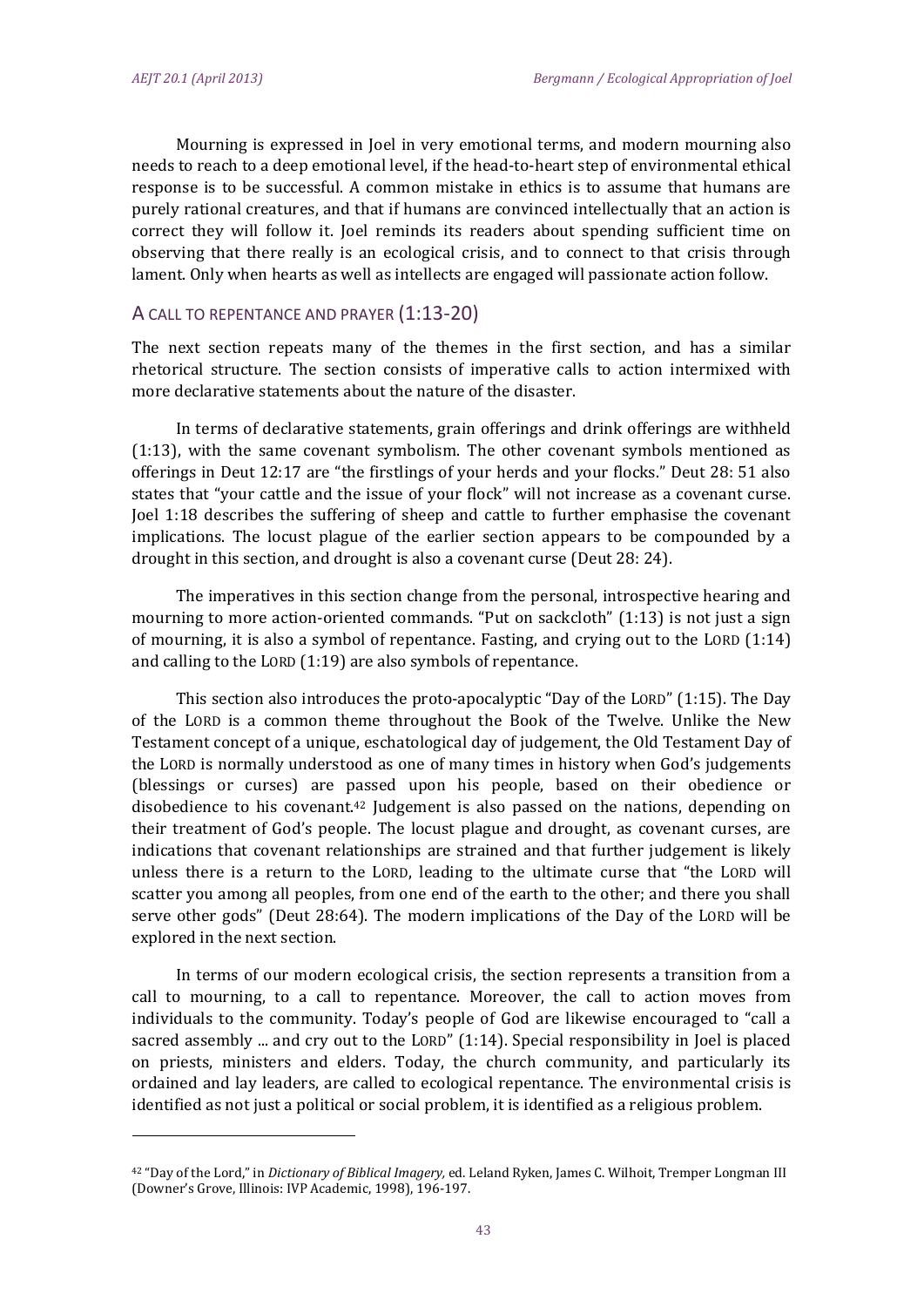#### THE DAY OF THE LORD AND HIS ARMY (2:1-11)

In Joel 2, the Day of the LORD that is foreshadowed in 1:15 is now imminent.  $2:1-11$  has proven to be a very difficult passage to interpret. The Day of the LORD is portrayed as a destructive army which lays waste to the land. There is debate about whether the army refers to a human army from either Babylon or Assyria, or whether it refers to another locust plague that ravages the land, or whether it is  $God's$  eschatological host.  $43$ 

In this ecological appropriation of the text, the literal interpretation is less important since the focus of interest is on the theological implications of the text. The references to ecological destruction in this text are clear: "before them the land is like the garden of Eden, behind them, a desert waste"  $(1:3)$ . The modern industrial-scale destruction of the environment has clear parallels to this text. Large-scale clear-felling of forests for agriculture or mining appears very much like a destructive army moving across the landscape. In our modern setting, the Day of the LORD can be visualised as the final outcome of continued ecological destruction. Without a change of heart and action, the earth will continue to be destroyed, and eventually the actions of an ecologically reckless society will need to be accounted for.

The role of God in this judgement is particularly noteworthy, since "the LORD thunders at the head of his army"  $(2:11a)$ . This suggests that God is not a disinterested observer of Earth's destruction, or that God is fighting on behalf of Earth against its destruction. Rather, this text suggests that God is leading the destruction. The Day of the LORD is a time when God intervenes in human affairs to render judgements of blessings or curses. If humanity does not return to right relationship with God and with the Earth, then the judgement that God passes will be the continued destruction of the environment. "The Day of the LORD is great, it is dreadful. Who can endure it?"  $(2:11b)$ .

## A CALL TO RETURN TO GOD (2:12‐17)

 

Having emphasised that ecological stewardship is not just a moral or ethical issue, but rather an issue that has real practical implications for the future quality of earthly life, the text again makes a call to "return to me with all your heart, with fasting and weeping and mourning"  $(2:12)$ . This section repeats many of the imperatives of 1:13-20. Joel 2:13 asks the listeners to "rend your hearts and not your garments." "Heart" as a metaphorical concept in the Old Testament has a wide range of meanings, all related to the personal, inner life  $-$  it can mean personality, intellect, memory, emotions or will, and can be summed up as the complete inner life of a person.<sup>44</sup> In this context, in terms of rending one's heart, it has a similar meaning to its use in the  $3H$  framework – the heart represents the beliefs to which one is spiritually and emotionally committed. Meaningful progress on ecological sustainability requires a real change of heart, in the Hebrew sense of the word. The whole inner being (mind, will, emotions) needs to be realigned towards restoration. This is not just a change of heart towards the environment, but a change of heart towards God, so that all relationships in Earth Community are restored. The call for a change of heart, and for a return to God is urgent – even the nursing mothers and newlyweds are called to join the assembly  $(2:16)$ . Environmental action needs to happen in community,

<sup>43</sup> See Pablo R. Andiñach, "The Locusts in the Message of Joel," *Vetus Testamentum* 42, (1992): 433-441.

<sup>44</sup> Alex Luc, "4213: *lēb*, heart," In *New International Dictionary of Old Testament Theology and Exegesis,* ed. Willem A. VanGemeren (Grand Rapids, MI: Zondervan, 1997), 2:749-754.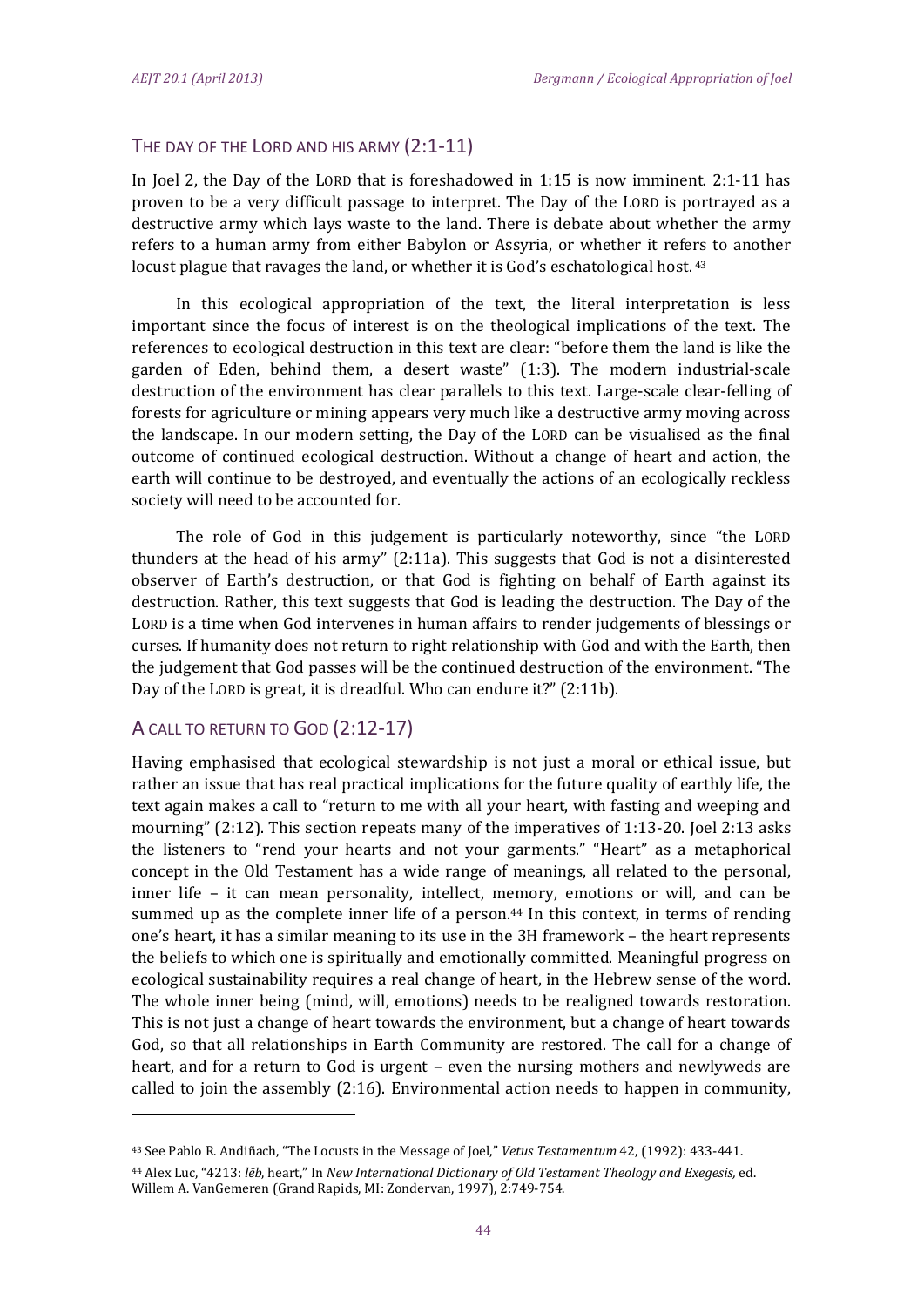and that community needs to include all - not just those who have time, or those with a particular interest.

This section also foreshadows that a return to God can avert the destruction of the Day of the LORD, and can even result in a blessing  $(2:14a)$ . The images of grain and drink offerings represent the restoration of covenant relationships (2:14b). God does not primarily seek punishment but rather seeks restoration.

#### GOD'S RESPONSE AND PROMISE (2:18‐27)

The next section,  $2:18-32$ , steps forward in its viewpoint to a time when the people have returned to God, and God provides the answer to their prayers in the form of blessings and restoration. Importantly, God's compassion extends to both the land and the people: "the LORD was jealous for his land and took pity on his people"  $(2:18)$ .

Restoration of Earth Community brings blessings to the people through the restoration of a fruitful creation. Part of God's answer is that "I will drive the northern horde far from you"  $(2:20)$ . A change of heart in terms of ecological priorities can mean that industrial-scale ecological destruction will no longer be accepted as the price of progress. 

Apart from the removal of the "northern horde", all of the other blessings in this section are indirect blessings which the people receive through ecological restoration. Blessings include grain, new wine and olive oil  $(2:19)$ , new pastures and new fruit on fig trees and vines  $(2:22)$ , autumn rains and spring rains  $(2:23)$ , overflowing grain, wine and oil  $(2:24)$ , and plenty to eat  $(2:26)$ . These blessings of restoration reflect exactly those things that were taken from the people in chapter 1 through the locust plague and drought. 

God's answer concludes with "then you will know that I am in Israel, that I am the LORD your  $God''$  (2:27). In other words, restoration of right relationship with  $God$  is signified by the abundance of creation around us  $-$  not with blessings such as riches or military victory. The role of creation as a barometer of the state of our relationship with God is clear.

#### THE DAY OF THE LORD (2:28‐32)

The next section  $(2:28-32)$  describes the positive aspects of the Day of the LORD within restored Earth Community, when God will "pour out my Spirit on all people. Your sons and daughters will prophesy, your old men will dream dreams, your young men will see visions"  $(2:28)$ . A change in heart towards ecological relationships will result in a changed desire for action. In this case, the action is to prophesy, i.e., to speak out against an unsustainable future of continued ecological damage, and to dream of a future with a restored relationship with creation.

The "great and dreadful Day of the LORD" will still happen, in other words earthly life will still be impacted by the ecological damage that has been accumulating over the past century. However, in restored Earth community, future damage can be reduced, and Earth Community repaired.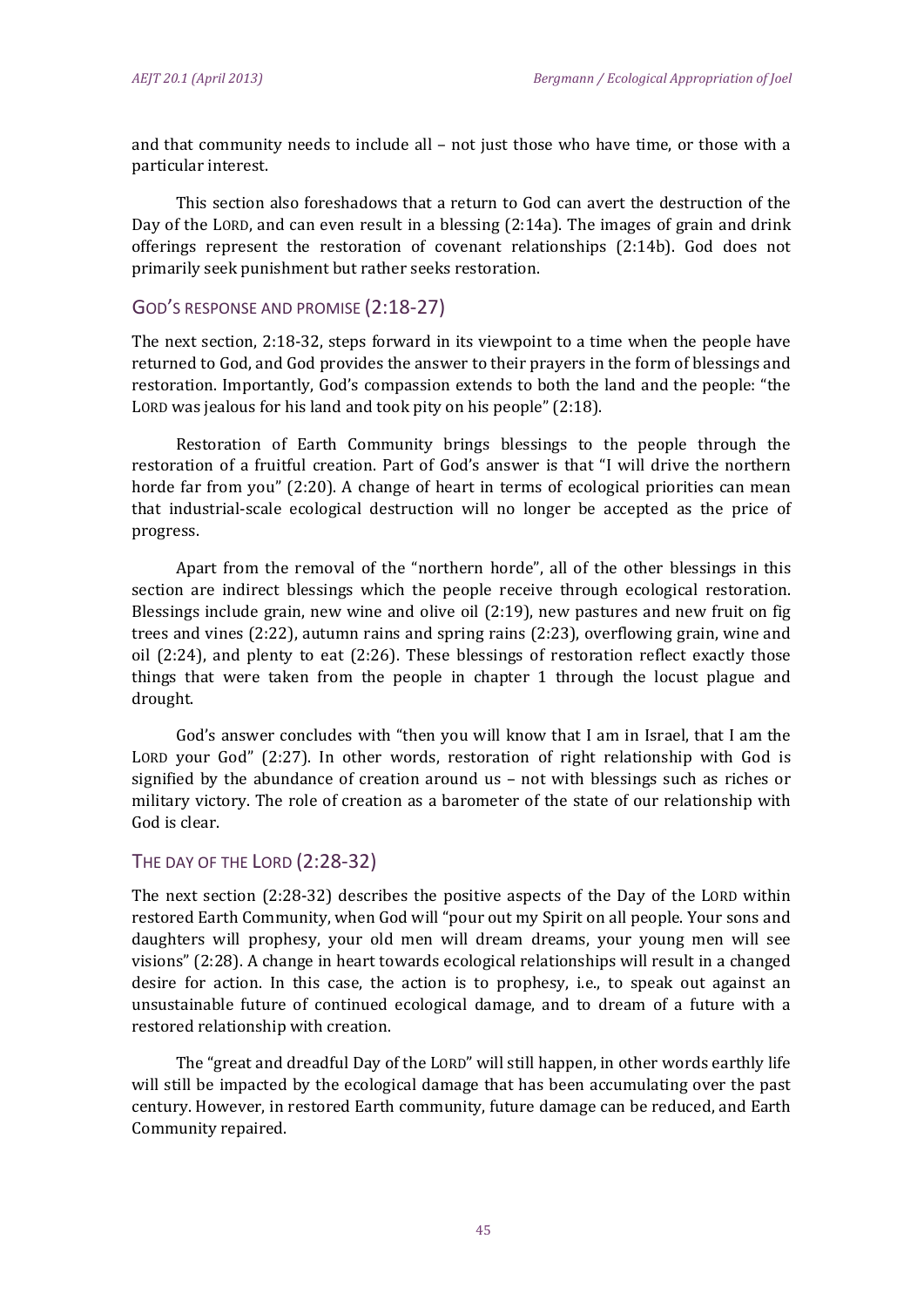# GOD'S JUDGEMENT OF THE NATIONS (3:1‐16)

This section describes God's judgement on the nations "for what they did to my inheritance, my people Israel"  $(3:2)$ . The literal content of this section is linked strongly to the history of the divided kingdom, and the invasions by Assyria and/or Babylon. To appropriate this section to the current ecological crisis requires a substantial, imaginative generalisation of the content.

The first step in such an appropriation is the identification of the characters in the original setting with modern day equivalents in today's ecological crisis. The most obvious mapping is to identify "my people Israel" with God's people today. However, in the context that "my people Israel" are those who have been sinned against and devastated by the nations, a more useful correspondence would be to identify both human and non-human members of restored Earth Community with the original "my people Israel." The statement that "the LORD is a refuge for his people, a stronghold for the people of Israel"  $(3:16)$  suggests that Israel best represents those in right relationship with God.

The other group, the nations, represents those who are not in right relationship with God and creation. Through their actions, they have ravaged creation, and left their land unsustainable. The images are of destruction  $-$  "swing the sickle, for the harvest is ripe. Come, trample the grapes for the winepress is full and the vats overflow  $-$  so great is their wickedness"  $(3:13)$ . Destruction of the environment removes access to sufficient food and water, and the resulting global tensions may be precursors to modern wars over access to scarce resources.

Overall, ecological appropriation of this section reflects the continuing theme of the Day of the LORD as a time when God's judgement regarding the consequences of ecological mismanagement will become clear. Those who return to right relationship with God find refuge, and those who continue to despoil creation will suffer the consequences.

#### RESTORATION (3:17‐21)

The final section confirms the benefits and blessings of restored Earth Community. The enormity of the modern ecological crisis can seem overwhelming and continued degradation of all creation can seem inevitable. However this passage provides a clear message of hope. Even if there are people and nations who continue to despoil creation, and even if the consequences of these actions are wars and destruction, God clearly promises blessings and refuge to those who turn back to God, and who seek to live in restored Earth Community. Images such as "the mountains will drip new wine and the hills will flow with milk"  $(3:18)$  signify that God's blessings are generous and abundant. Living in restored Earth Community does not mean that life needs to be frugal. Instead, care for the environment brings fullness of blessings, and the abundance of these blessings indicates restored and right relationships.

For city dwellers in the industrialised west, living perhaps with little direct interaction with the natural environment, restoration of Earth Community is also a call to reconnect with that environment in a hands-on way. Care for the earth becomes a personal, as well as a corporate responsibility.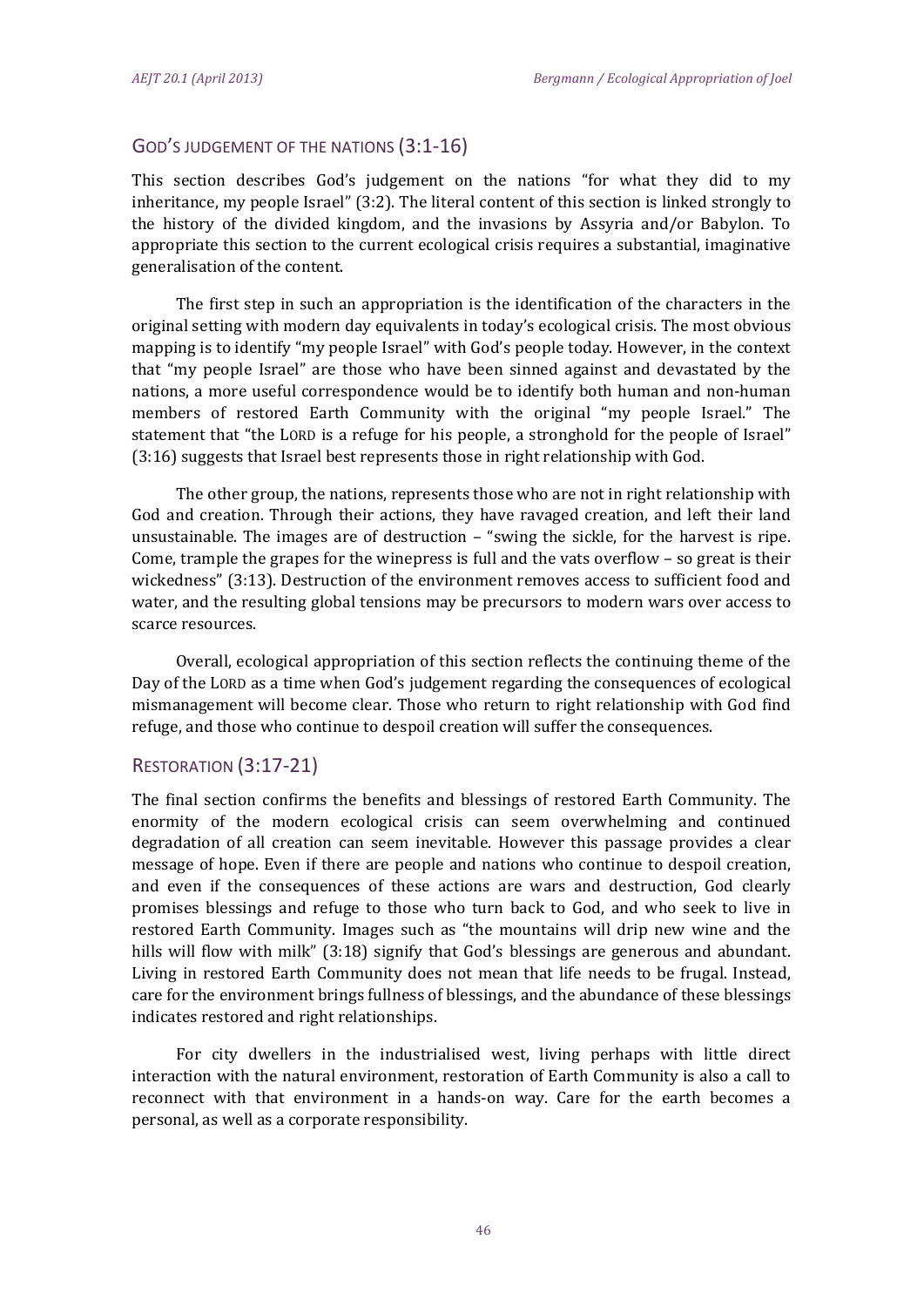# **CONCLUSIONS**

This analysis of Joel has yielded some valuable, new insights into a theological response to the modern ecological crisis. The exegetical techniques used are not all that different from conventional exegesis, and they remain what Horrell describes as "coherent ... with a scripturally shaped Christian orthodoxy."45 The difference is that the text has been explicitly interpreted as to how it can provide answers to the problems of today's ecological crisis. This interpretation brings the following insights.

(1) Humanity is called first to observe the state of creation, and acknowledge that there is an ecological crisis.

(2) The damaged state of creation is a reflection of the state of humanity's broken covenant relationships within Earth Community.

(3) Having observed a damaged creation, the appropriate response is first to mourn. Mourning then leads to acknowledge of culpability for the breakdown of relationships in Earth Community, and the need for repentance and return to God.

(4) Restoration of Earth Community is a responsibility for priests, elders, and the whole church. Action needs to be in community, not just individually. The ecological crisis is not just a political problem, it is a religious issue.

(5) In this context, the Day of the LORD can be seen as a metaphor for when the inevitable consequences of continued ecological unsustainability come to a head. God is not a passive observer of the ecological crisis. God's judgement (blessings of a fruitful earth or curses of a ravaged earth) depends on right relationships within Earth community.

(6) God will provide a refuge for those who choose to live in restored Earth Community, and creation will continue to provide abundantly for them. By contrast, those who seek to unsustainably exploit creation will themselves face destruction.

(7) Joel provides a valuable framework for a liturgical response to the environmental crisis. This response might be a formal, corporate liturgical response or a personal devotional response. The words of Joel do not simply describe an ancient crisis, they are words that can be used today to do things – to observe, to lament, to repent and to be restored.

Overall, the prophetic call of Joel appropriated into the modern ecological crisis is for a change of heart in humanity's attitude to creation. While the Bible promises unmerited and unearned spiritual eschatological salvation for God's people, a full and abundant earthly life will depend on restoration of right relationships within Earth Community through a return to God.

Methodologically, the technique of appropriating a text about an ancient ecological crisis to the modern ecological crisis brings fresh insights and new messages. Although some historically grounded passages need substantial imaginative reflection to yield modern meaning in the context of ecological action, it is possible to draw out some key messages which are repeated throughout the book. At least in the case of the book of Joel,

<sup>45</sup> David G. Horrell, "Introduction," in *Ecological Hermeneutics*, 8-9.